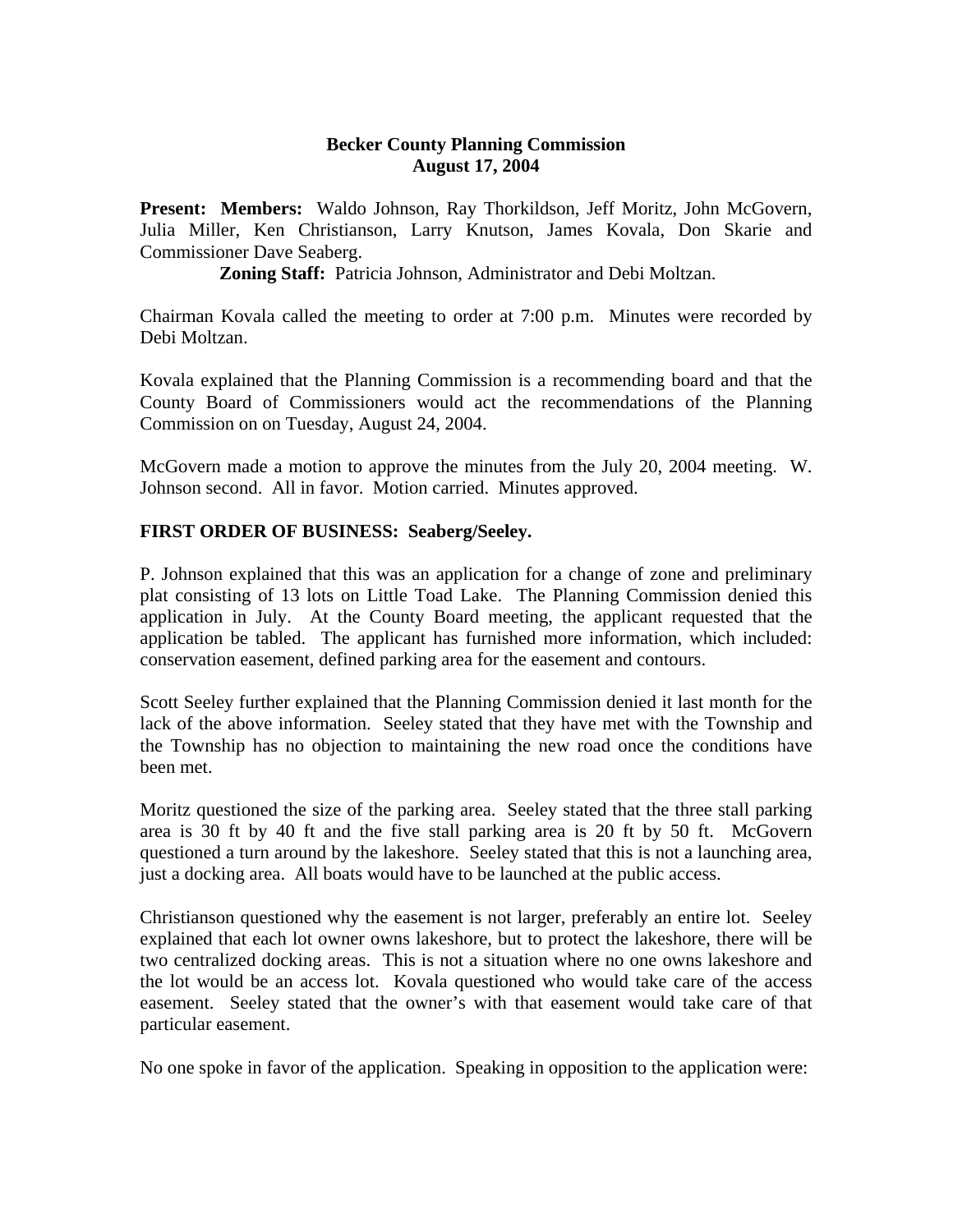Bill Purdy – nothing has changed with this revision, too many watercraft on the lake now. Bruce Speer – concerned about the lake frontage, wants a moratorium.

Jeff Andvick – concerned about the easement serving the properties south of this development.

There was no written correspondence either for or against the application. At this time, testimony was closed.

Seaberg abstained from discussion due to a conflict. Discussion was held regarding the conservation easement. P. Johnson explained that the property owners retain ownership of the land but give up the right to use it. Discussion was held regarding the existing easement, road improvement.

Knutson felt that nothing had been changed from last month's presentation. Skarie felt the access should be larger. Miller felt the access should be larger. McGovern was concerned about the wetlands. Moritz felt that the road easement with the neighbors should be worked out. Christianson was concerned about the docking issue. Thorkildson was concerned about the road easement issue.

**Motion:** Thorkildson made a motion to deny the change of zone and preliminary plat based on the fact the land was not suitable for development. McGovern second. All in favor except Seaberg, who abstained from voting. Application denied.

### **SECOND ORDER OF BUSINESS: Kip Moore.**

P. Johnson explained that the Planning Commission denied this application last month and the applicant tabled it at the County Board meeting. The applicant has revised the certificate of survey.

Moore explained that to address the concerns of the Watershed and protect the pond, there would be two lots; Tract B and Tract C would be combined into one lot.

No one spoke in favor of the application. Paula Stromstad spoke against the application. Written correspondence was received in opposition from the Cormorant Lakes Watershed. At this time, testimony was closed.

Moritz stated that the Watershed wrote that letter under the assumption that there were still three lots. Since there are only two lots, the Watershed does not have any objection to the application.

Knutson questioned if a structure could be placed on the bay side of Tract B. P. Johnson stated that there could be unless specifically stated otherwise.

**Motion:** W. Johnson made a motion to approve the change of zone and certificate of survey to allow two tracts of land with the stipulation that the buildable area is on the North end of Tract B and no structures could be placed on the South end (between bay and road) of Tract B. Moritz second. All in favor. Motion carried.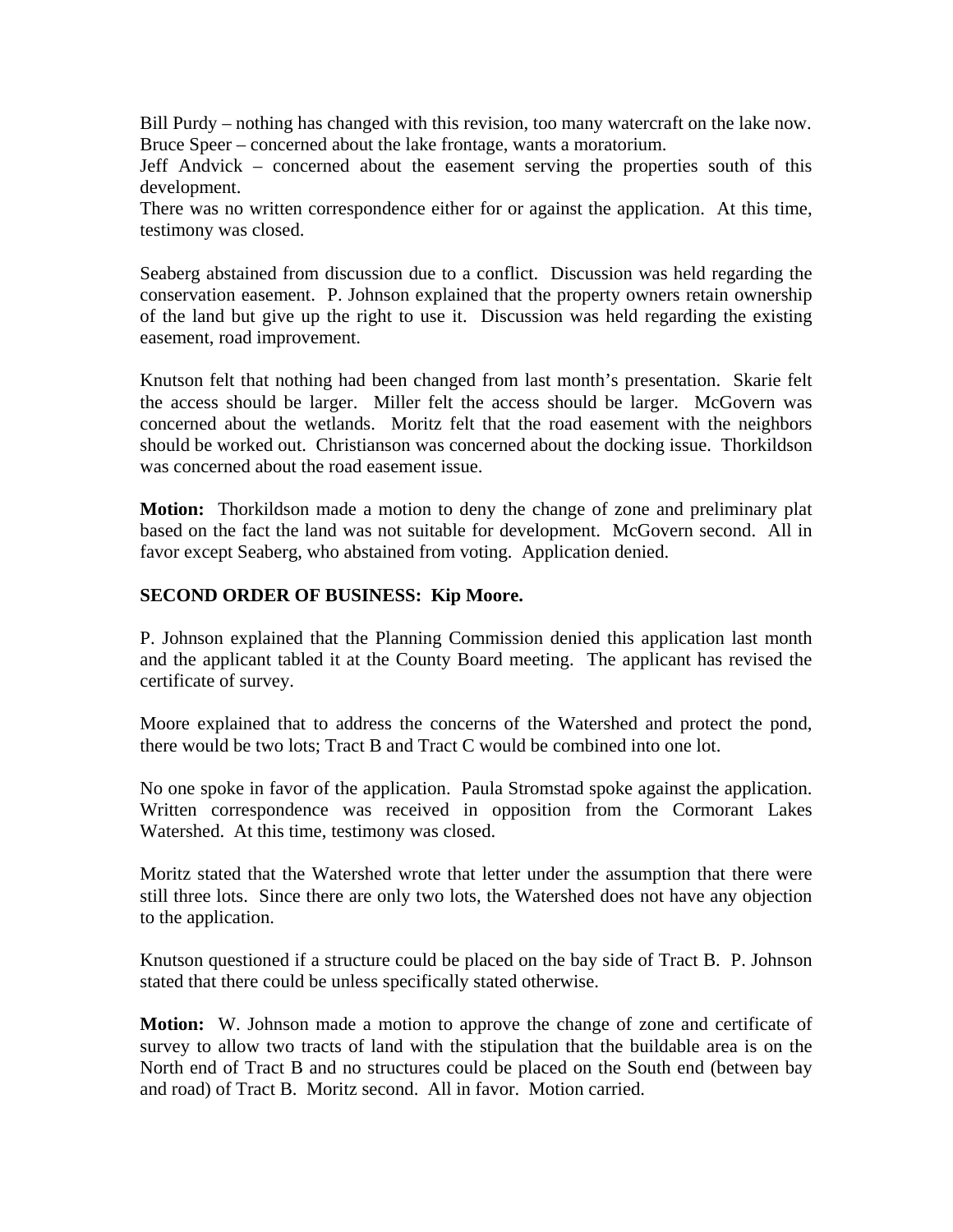**THIRD ORDER OF BUSINESS: Thomas Cummings.** Requests approval of a Change of Zone from Agricultural to Residential and approval of a preliminary plat consisting of 5 lots for the property described as: Pt of Govt Lots  $3 \& 5$ ; Section 1, TWP 140, Range 41; Richwood Township. PID Number 24.0002.002.

Cummings explained the application to the Board. There would be five residential lots with no lake access. Each lot meets the criteria of the Ordinance.

Knutson questioned if the other subdivision next to this is already residential. Cummings stated it was.

No one spoke in favor of the application. Robin Turnwall questioned if this would be multiple family residences. Cummings stated no, single family. Sandy Nelson questioned the location of the development. There was no written correspondence either for or against the application. At this time testimony was closed.

Discussion was held regarding the topography and adjacent development.

**Motion:** Moritz made a motion to approve the change of zone from agricultural to residential and approve the preliminary plat consisting of five lots based on the fact that the land is suitable for development and it does meet the criteria of the Zoning Ordinance and Subdivision Ordinance. Christianson second. All in favor. Motion carried.

**FOURTH ORDER OF BUSINESS: Charles Jenson.** Requests approval of a Certificate of Survey consisting of two parcels for the property described as Lot 5, Mantrap Estates, Section 13, TWP 142, Range 36, Savannah Township. PID No. 27.0203.000.

Jenson explained the application to the Board. This lot was subdivided some time ago and left this large so it could be subdivided in the future. The future time is now. Each lot meets the criteria of the Ordinance.

No one spoke in favor of the application. No one spoke against the application. Written correspondence was received from Brad Grant, Soil & Water Conservation, concerning the wetlands. At this time, testimony was closed.

Discussion was held regarding the lot size and wetlands.

**Motion:** Christianson made a motion to approve the certificate of survey to allow Lot 5 to be subdivided into two lots based on the fact that the lots meet the criteria of the Zoning Ordinance and Subdivision Ordinance. Seaberg second. All in favor. Motion carried.

**FIFTH ORDER OF BUSINESS: Ben Anderson.** Requests a change of zone from agricultural to residential for Tract A and approval of a certificate of survey for the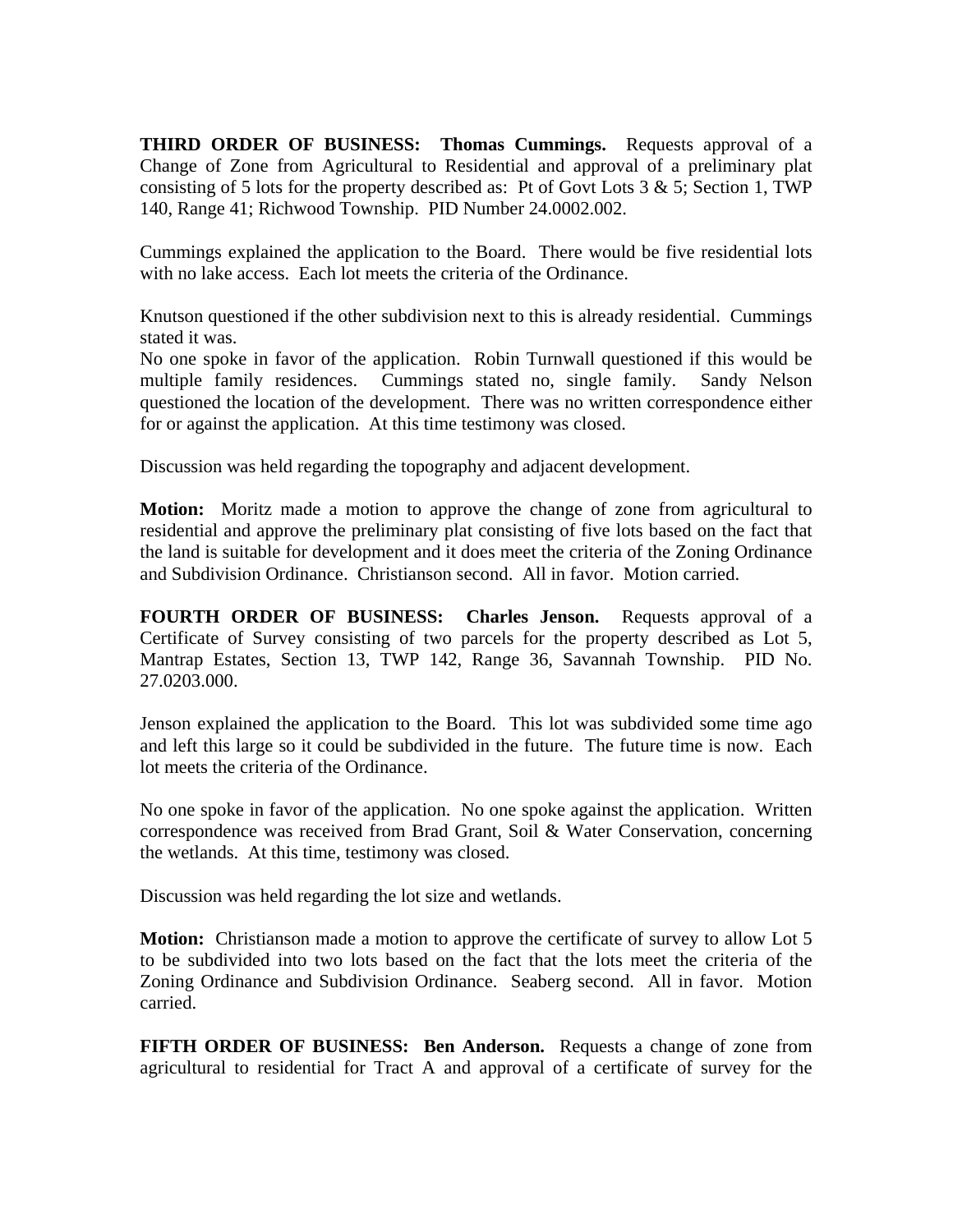property described as: Pt SW ¼ SE ¼; Section 34, TWP 138, Range 40; Burlington Township. PID No. 03.0371.000, 03.0371.001, 03.0371.002.

Lynn Hummel, Attorney for the Anderson's, explained the application to the Board. This would be a rearrangement and re-subdivision of the property between two brothers. Tract B would be attached to the agricultural to the south, which is in Otter Tail County.

No one spoke in favor of the application. No one spoke against the application. There was no written correspondence either for or against the application. At this time, testimony was closed.

Discussion was held regarding the surrounding area and lot size.

**Motion:** Skarie made a motion to approve the change of zone for Tract A from agricultural to residential and approve the certificate of survey for two tracts of land based on the fact that it does meet the criteria of the Zoning Ordinance and Subdivision Ordinance. W. Johnson second. All in favor.

# **SIXTH ORDER OF BUSINESS: Final Plat of Wabaunaquat, Haastad developer.**

P. Johnson explained that a change of zone from agricultural to residential and the preliminary plat consisting of 5 lots with Lot 3 being a common access lot for the development was approved in August 2003. The property is located on White Earth Lake, Maple Grove Township. Everything is in order for the final approval.

**Motion:** Thorkildson made a motion to approve the final plat of Wabaunaquat based on the fact that the final plat does meet the criteria of the Zoning Ordinance and Subdivision Ordinance. Seaberg second. All in favor except Miller, who abstained from voting.

# **SEVENTH ORDER OF BUSINESS: Zoning & Subdivision Advisory Committee Moratorium.**

P. Johnson explained that a committee has been formed to amend the Zoning Ordinance and Subdivision Ordinance. The past six months, the committee has been working on technical changes and the first draft will soon be ready to go to the Planning Commission. The next phase will be addressing PUD's and lakeshore development. The advisory committee would like a moratorium on PUD type development until the County has time to review and change regulations to allow good development on what lakeshore is left. This would not affect the traditional lot/block development or anyone that is already in process with an application.

Planning Commission Member Harry Johnston, in his absence from the meeting, wrote a letter in support of the moratorium.

Moritz stated that the revisions would address the issued that the Board is struggling with and the moratorium would give everyone time to look at things. Thorkildson questioned